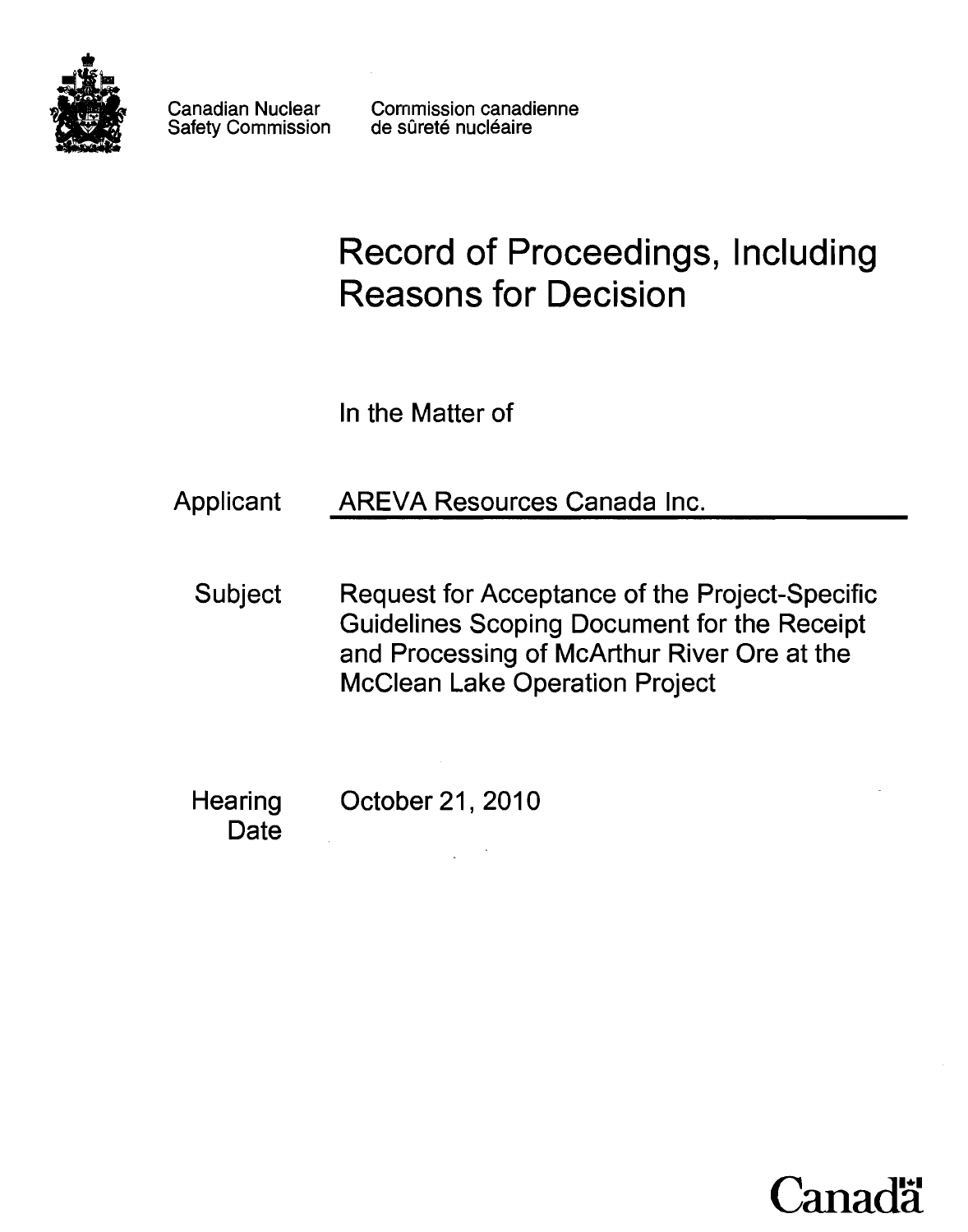## **RECORD OF PROCEEDINGS**

| Applicant:                                | <b>AREVA Resources Canada Inc.</b>                                                                                                                                          |
|-------------------------------------------|-----------------------------------------------------------------------------------------------------------------------------------------------------------------------------|
| Address/Location:                         | P.O. Box 9204 – 817, $45^{\text{th}}$ Street West, Saskatoon,<br>Saskatchewan S7K 3X5                                                                                       |
| Purpose:                                  | Request for Acceptance of the Project-Specific Guidelines Scoping<br>Document for the Receipt and Processing of McArthur River Ore<br>at the McClean Lake Operation Project |
| Application received:                     | November 5, 2009 and April 8, 2010                                                                                                                                          |
| Date of hearing:                          | October 21, 2010                                                                                                                                                            |
| Location:                                 | Canadian Nuclear Safety Commission (CNSC) 280 Slater St.,<br>Ottawa, Ontario                                                                                                |
| Members present:                          | M. Binder, Chair                                                                                                                                                            |
| Secretary:<br><b>Recording Secretary:</b> | K. McGee<br>S. Dimitrijevic                                                                                                                                                 |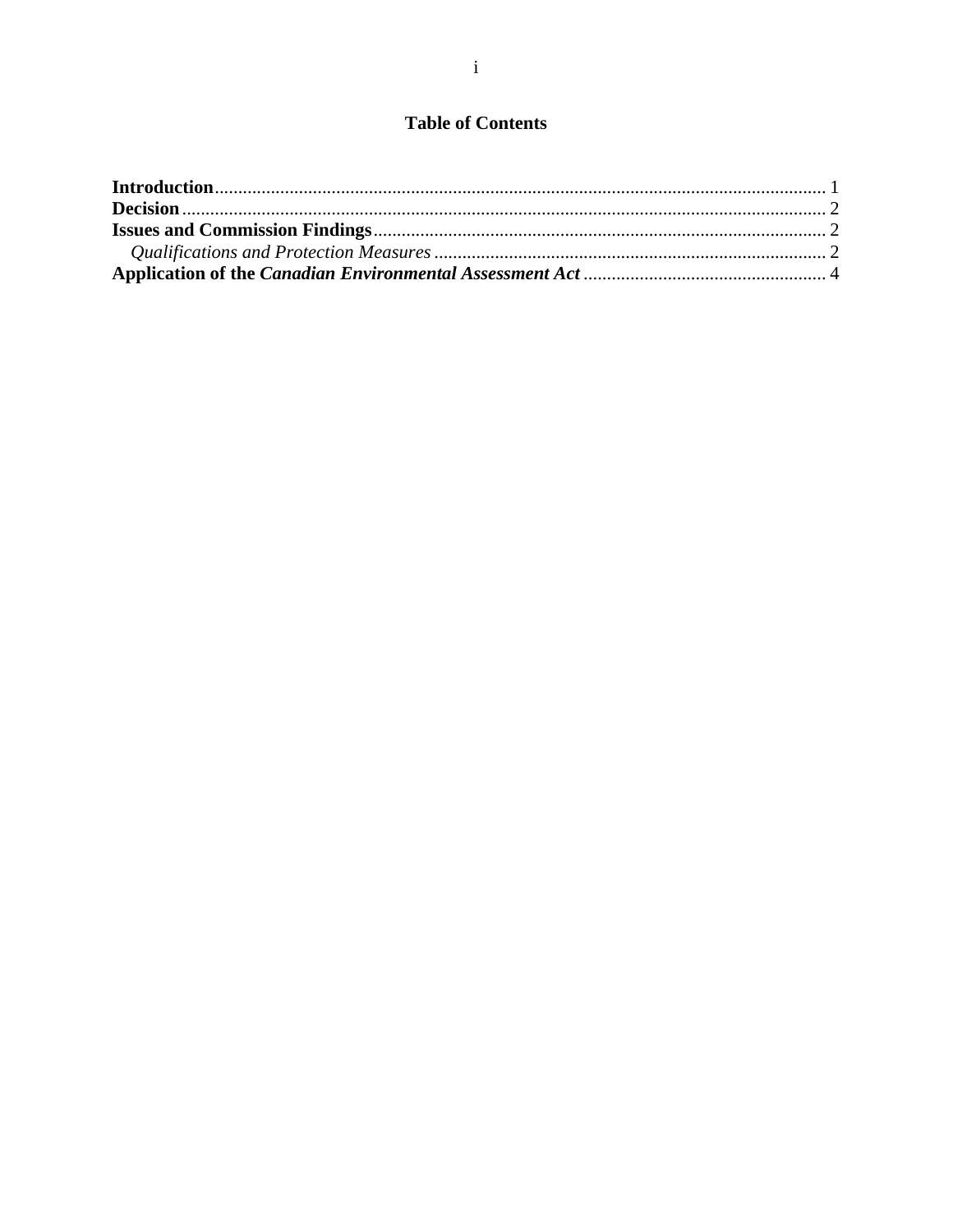### **Introduction**

- <span id="page-3-0"></span>1. AREVA Resources Canada (AREVA) has applied to the Canadian Nuclear Safety  $Commission<sup>1</sup>$  $Commission<sup>1</sup>$  $Commission<sup>1</sup>$  (CNSC) for an amendment to the operating licence for their McClean Lake Operation (UMOL-MINEMILL-McCLEAN.00/2017). The amended licence would allow AREVA to operate the high grade ore circuit and to include the transport, receipt and processing of uranium slurry from the McArthur River Mine.
- 2. Before the Commission can consider authorizing the proposed activity to go forward pursuant to the *Nuclear Safety and Control Act*<sup>[2](#page-3-2)</sup> (NSCA), the Commission must, in accordance with the requirements of the *Canadian Environmental Assessment Act*[3](#page-3-3) (CEAA), make a decision on an environmental assessment (EA) of the proposal.
- 3. CNSC is the sole responsible authority<sup>[4](#page-3-4)</sup> (RA) for this EA, with Fisheries and Oceans Canada, Environment Canada, Natural Resources Canada and Health Canada providing technical expertise as Federal Authorities (FAs). As a responsible authority under the CEAA, the Commission must first determine the *scope of the project, factors and scope of factors*. To assist the Commission in this regard, CNSC staff and the Saskatchewan Ministry of the Environment prepared a draft project-specific Environmental Assessment Guidelines Scoping Document (EA Guidelines) for the preparation of an environmental impact statement (EIS) in consultation with other government departments, the public, Aboriginal groups and other stakeholders. The draft EA Guidelines are presented in the CNSC staff document CMD 10-H117 and meet the requirements of both the Saskatchewan environmental impact assessment process and the federal process as this is a joint review.

#### Issue

- 4. In considering the Guidelines, the Commission was required to decide, pursuant to subsections 1[5](#page-3-5)(1) and 16(3) of the *Canadian Environmental Assessment Act*<sup>5</sup> (CEAA) respectively on:
	- a) the *scope of the project* for which the EA is to be conducted; and
	- b) the *scope of the factors* to be taken into consideration in the conduct of the EA.
- 5. The Commission also considered whether it would, pursuant to subsection 17(1) of the CEAA, delegate the conduct of technical studies to AREVA.

<span id="page-3-1"></span> $\overline{a}$ <sup>1</sup> The *Canadian Nuclear Safety Commission* is referred to as the "CNSC" when referring to the organization and its staff in general, and as the "Commission" when referring to the tribunal component.

<span id="page-3-2"></span><sup>2</sup> Statutes of Canada, S.C. 1997, c 9.

<span id="page-3-3"></span><sup>&</sup>lt;sup>3</sup> Statutes of Canada, S.C. 1992, c.37.

<span id="page-3-4"></span><sup>&</sup>lt;sup>4</sup> Responsible Authority in relation to an EA is determined in accordance with subsection 11(1) of the CEAA.<br><sup>5</sup> Statutes of Canada S.C. 1002,  $2^{27}$ 

<span id="page-3-5"></span> $<sup>5</sup>$  Statutes of Canada, S.C. 1992, c.37.</sup>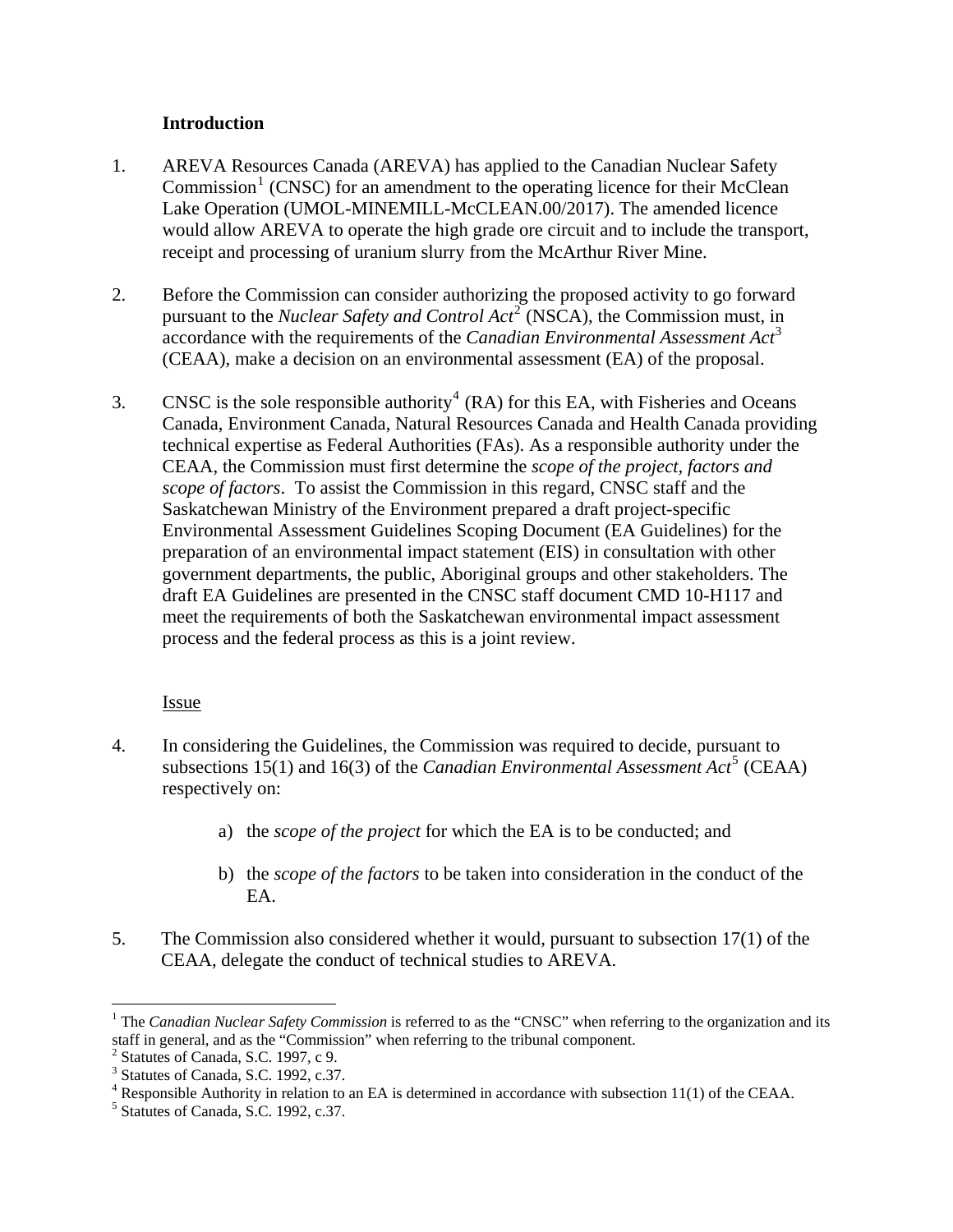<span id="page-4-0"></span>6. Furthermore, the Commission considered whether or not it will consider the completed EA Screening Report in a public or abridged proceeding.

### Hearing

7. Pursuant to section 22 of the NSCA, the President of the Commission established a Panel of the Commission to review the request. The Commission, in making its decision, considered information presented for a hearing held on October 21, 2010 in Ottawa, Ontario. During the hearing, the Commission considered written submissions from CNSC staff (CMD 10-H117) and AREVA (CMD 10-H117.1).

### **Decision**

8. Based on its consideration of the matter, as described in more detail in the following sections of this *Record of Proceedings*,

> the Canadian Nuclear Safety Commission, pursuant to section 15 and 16 of the CEAA, approves the attached Environmental Assessment Guidelines Scoping Document *"Receipt and Processing of McArthur River Ore at the McClean Lake Operation Project"* presented in the CNSC staff document CMD 10-H117.

- 9. The Commission decides that, pursuant to subsection 17(1) of the CEAA, the conduct of technical support studies will be delegated to AREVA Resources Canada.
- 10. Furthermore, the Commission decides that it will not make a decision at this time on whether the completed EA Screening Report will be considered by the Commission for approval at a public hearing or as an abridged hearing. Instead, the Commission will await the completion of the Environmental Impact Statement and EA Screening Report and evaluate the nature and sources of the comments received as well as the proposed licensing process prior to deciding on the hearing format.

#### **Issues and Commission Findings**

#### *Qualifications and Protection Measures*

11. Pursuant to subsection 18(1) of the CEAA, the CNSC is required to ensure the conduct of a screening EA and the preparation of a screening report before the Commission make its decision on amendments related to AREVA's application.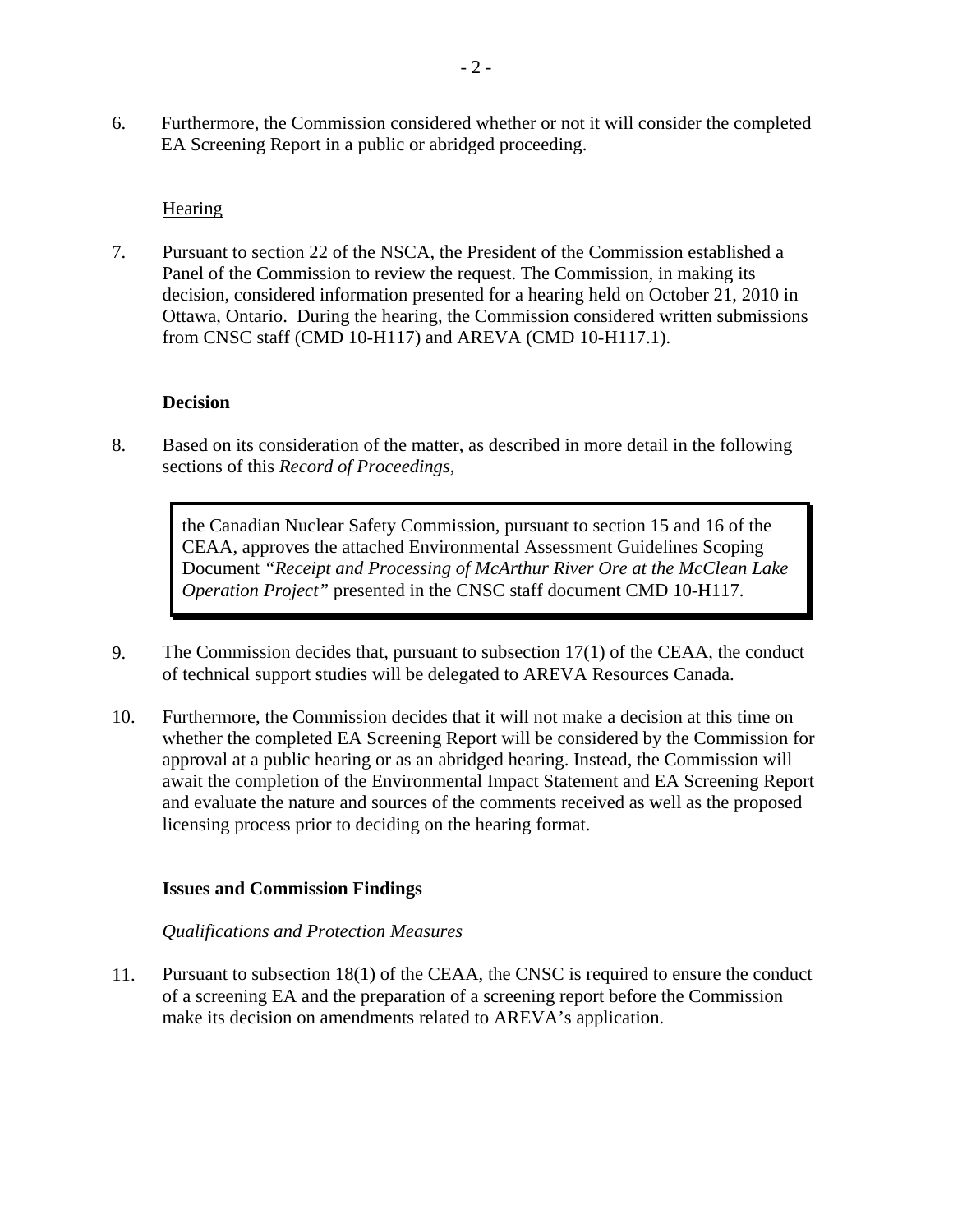- 12. The Application includes AREVA's proposal to transport a total of 9 million pounds of uranium ore concentrate  $(U_3O_8)$  from the McArthur River Mine to be processed at McClean Lake JEB Mill, over a three-year period. No construction activities are associated with this proposal as both facilities already have the necessary infrastructure. In its application, AREVA explained that the ore slurry would be loaded into IP-2 certified drop-proof transport containers. AREVA estimated that two transportation units would leave McArthur River daily, for 300 days per year. Each unit would consist of a truck and two trailers, with each trailer carrying two IP-2 containers.
- 13. The distance between the McArthur River Mine and McClean Lake JEB Mill is about 920 km. The transport would use existing provincial highways and is estimated to last about 17 hours each way. According to the review by the Saskatchewan Watershed Authority, the trucks would cross more than two hundred streams, pass by nearly four hundred other water bodies and pass through several communities.
- 14. With respect to public involvement, CNSC staff reported that a public registry had been established for this EA in the Canadian Environmental Assessment Registry (CEAR) under identification number 10-01-53814. Due to the length of the route and use of public highways, notification letters were sent to 28 Aboriginal groups. The public and Aboriginal groups were provided with an opportunity to comment on the draft EA Guidelines from June 24 to July 27, 2010. Notices of the consultation period were placed on the CEAR on-line and on the CNSC website. The Métis Local #37 and The Athabasca Land Use Office c/o Prince Albert Grand Council have commented on the draft Guidelines. The expressed interest did not bring up any potential or established rights issues. In addition five other organizations or municipalities provided comments on the draft EA Guidelines.
- 15. CNSC staff noted that public comments indicate an interest in transportation logistics and how the proposed ore haul transportation route could affect local communities. CNSC staff added that the EA would include the assessment of environmental effects of malfunctions or accidents that may occur, as well as the evaluation of any cumulative environmental effects that are likely to result from the project in combination with other projects or activities that have been, or would be, carried out.
- 16. The draft EA Guidelines "*Receipt and Processing of McArthur River Ore at the McClean Lake Operation Project"* contains draft statements of scope for the approval of the Commission. The draft EA Guidelines also contain recommendations and instructions for the approach to be used in completing the EA, including those for the conduct of further public and stakeholder consultations. Since the Saskatchewan Ministry of the Environment and CNSC will conduct a joint environmental assessment based on the *Canada-Saskatchewan Agreement on Environmental Assessment Cooperation (2005)*, the Guidelines have been prepared to meet the requirements of both the Saskatchewan Environmental Impact Assessment and the federal process.